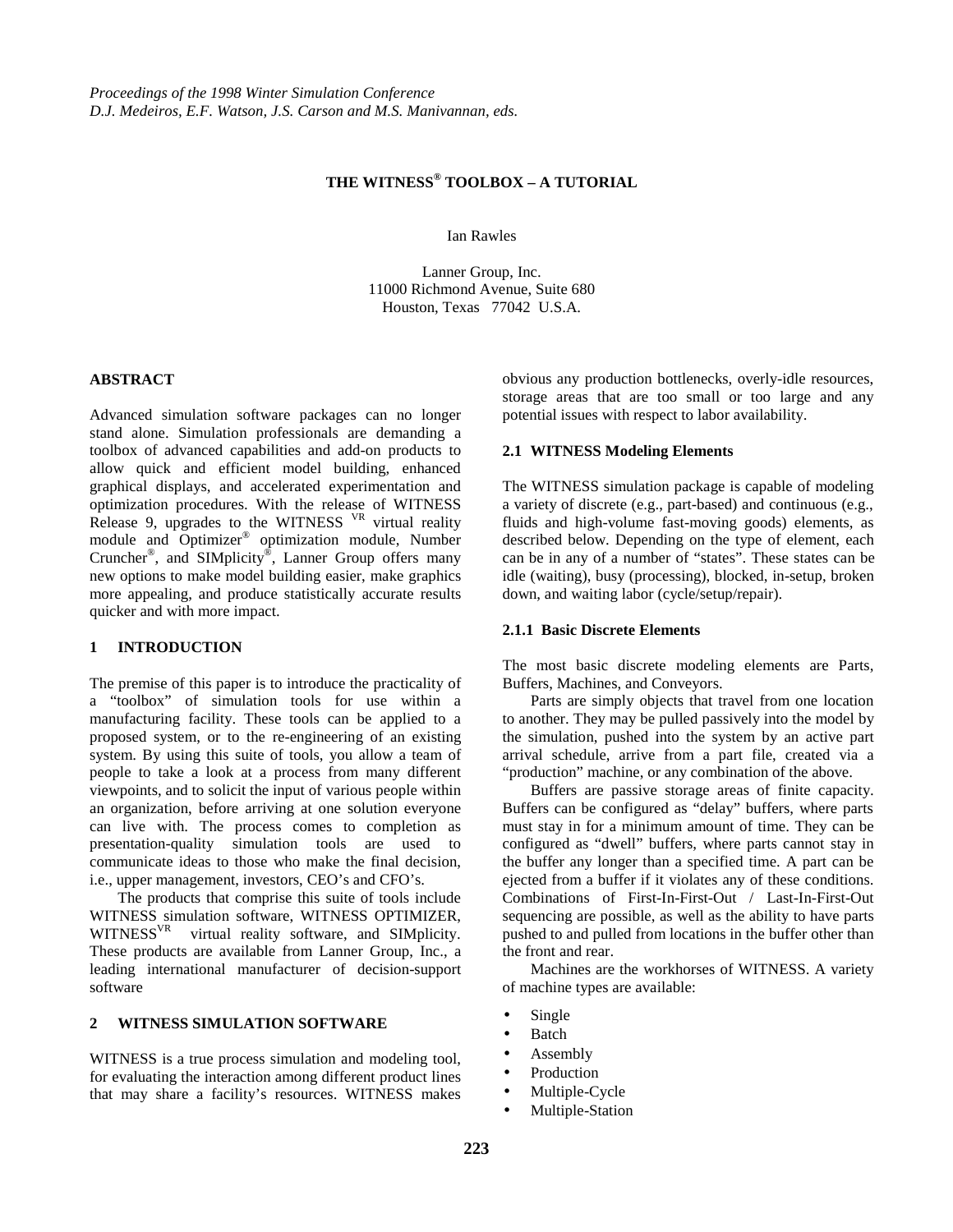Machines can be defined with Setup and Breakdown parameters, useful for modeling real-life failures, retooling, preventive maintenance, etc.

Conveyors are defined by a length in parts and an index time which represents the time it takes a part to move from one position on the conveyor to the next. Parts can be pushed to and pulled from any position on the conveyor. The conveyor itself can actively pull parts from the rear and push parts from the front. Conveyors may be fixed or queued. A fixed conveyor maintains the space between parts if the part on the front of the conveyor is blocked. By contrast, a queuing conveyor allows parts to compact together even though the conveyor may be stopped. Other discrete elements include:

- tracks and vehicles
- labor
- shifts
- variables
- part attributes

### **2.1.2 New Features**

New, more complex elements now allow for easy modeling of Power and Free conveyor systems. Customizable arrival patterns, aimed primarily at the service sector, allow easier entry of complex paperwork generation profiles or customer arrivals at hospitals, banks, and supermarkets. A new tree structure is used for element creation and selection, allowing longer element names, ease of use in editing names and quantities of elements, and right mouse access for detailing, displaying and cloning elements. WITNESS reports and charts have a functional grid structure which can be easily sorted and pasted to a spreadsheet or word processor.

### **2.1.3 Continuous Elements**

Continuous elements are used whenever the movement of parts is represented by a flow rate, rather than the movement of individual parts. Typical materials used in a continuous simulation model might be fluids, powders, gases, or any high-volume fast-moving part. A good example of high rate part production, more suitable for continuous simulation modeling, might be small individual candies, nails, screws, bottle caps, etc. Other scenarios appropriate for continuous modeling might include the processing of large rolls of sheet metal, wire, adhesive tapes, paper, etc.

Fluids, Tanks, Processors, and Pipes comprise the WITNESS continuous flow modeling elements. Fluids and their resulting flow rates are usually measured in volumes or weights, the exact units of which are chosen by the user. It is common to use weights or volumes. Any unit may be used, as long as usage is consistent throughout the simulation.

A Tank stores fluid and is analogous to the Buffer element in discrete processing. A user indicates tank capacity and input and output flow rates. The flow rate is expressed in user units over simulation time units (such as gallons per hour, liters per minute, cubic centimeters per second, etc.). Warning levels can be set on rising or falling, allowing user actions to be taken under certain conditions. Just as machines can be repaired and retooled, tanks can also be configured for a cleaning cycle when required.

The Pipe element moves fluid from one location to another, and is analogous to the conveyor element in discrete processing. Pipes have input and output flow rates, and a maximum volume specification, that determines how long it takes a given fluid to go from one end of the pipe to the other, given the assigned flow rate. Pipes can have breakdowns associated with them, for modeling such events as bursts, leaks, or other periodic downtime. Pipes can also be scheduled for cleaning or purging, independent of the breakdowns. A pipe can be configured for fluid flow from it even though there may be no volume arriving at the other end. The ability for fluid to empty from a pipe even though there is no arriving fluid, allows for convenient modeling of gravity-fed material handling systems for fluids, powders, and small objects. The operation of valves (on, off, partially closed, etc.) is easily modeled simply by toggling the flow rates into and out of tanks, pipes, and processors, from a positive flow rate to zero.

The Processor element is analogous to the machine element in discrete processing. The processor first fills to capacity (or to a specified processing level), then processes the fluid for a given amount of time, then empties completely. Common uses of the processor are to simulate agitators and mixing machines, aerators, fluid separators, degassing equipment, gas injection equipment, etc. Processors, as well as tanks, will show the proportional mix of two or more fluids. Processors can be configured for cleaning cycles, as well as breakdowns. Like tanks, processors can also trigger warning level alarms.

Finally, it is possible to mix fluids with parts in the discrete machine element. This feature is commonly used when filling vessels with fluid (paint cans with paint, bottles with soft drinks, etc.)

### **2.2 WITNESS Graphical User Interface**

The WITNESS user interface is Windows compliant. The primary interface to the software is either pulldown menus or a button tool bar. The operation of the simulation model is controlled at the bottom of the screen, from a toolbar which starts, stops, and resets the model.

The majority of the activity however, takes place in the Simulation Window. It is here that items are placed in drag-and-drop fashion. The Designer Elements are commonly used to quickly drag-and-drop pre-defined items onto the simulation screen. After the required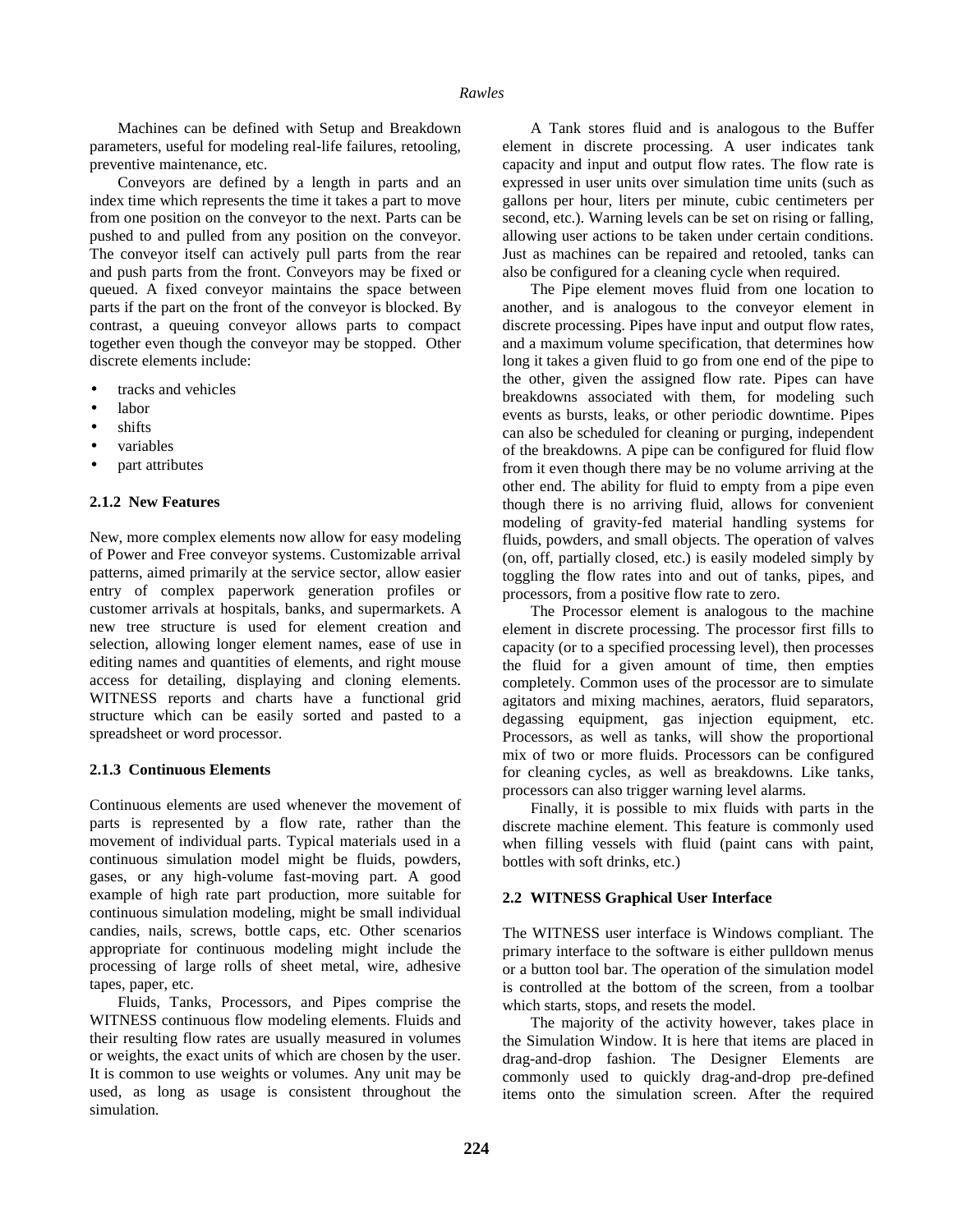elements are on the screen, visual Push and Pull rules are added, via the mouse.

Once a basic model has been assembled on the screen, the next step is to add more detail to elements in the model. These details are communicated to WITNESS via a detail dialog box. It is from this detail dialog that all of the logic for an element is entered. The detail dialog can be invoked by double clicking with a mouse on any element on the screen.

While the Detail dialog controls the logic of the model element, the Display dialog controls how it looks. From the Display dialog, one can control any visual aspect of the modeling element, such as the icon to be used, text font, color, and an assortment of other items which can be attached to the display of each modeling element. The display dialog can be invoked by double right clicking on any element on the screen.

Standard WITNESS reports can be viewed on the screen either in tabular or graphic format. In addition, several graphical elements are available for summarizing statistics from a model. Pie charts, timeseries and histograms provide a meaningful, easily read format for data from a simulation model run. In addition, data can be read from and written to external files.

A WITNESS model has associated with it up to 500 icons, which can be used to represent elements on the screen. In addition, a screen editor allows a user to add text and other graphics to a display. Bitmap files can be imported into a WITNESS model as an icon, and AutoCAD dxf files can be imported to provide a shop floor layout to be used as a backdrop for a model. Audio and video clips can also be activated from within a WITNESS model.

## **2 WITNESS OPTIMIZER: FINDING THE OPTIMUM SOLUTION**

WITNESS Optimizer provides a plug-in module which can intelligently test different combinations of changes within a model, and carry out the desired experimentation. The resulting answer pool provides the ability to use one set of results as the basis for a new search looking at different parameter settings, increased constraints or the application of a different algorithm. The Optimizer will indicate the "best" model based on an objective function provided by the model builder. This objective function quantifies the objective of the optimization.

In addition, a user provides information on any constraints within the system, i.e. factors within the model which can vary, and what their range of variation is. Model run-length, as well as number of replications, is also indicated by the user. More sophisticated users can choose from several different search methods to be used in arriving quickly at the optimum.

## **3.1 Preparing a Model for Optimization**

An objective function is defined as a normal WITNESS function. It takes no parameters and returns a numeric result, either integer or real. Generally, it is some function of current values of the optimization variables and results of the simulation. An example objective function might be:

value of throughput – cost of machines – cost of staff.

During the optimization process, different aspects of the model are varied, and the resulting value for the objective function will be compared to previous values to see if any improvement has taken place.

## **3.2 Running the Optimizer**

A model optimization dialogue provides a means for users to select from several different objective functions they may have specified, and to indicate whether the function should be maximized or minimized. Optimization variables can be added or removed from a list of those available. Each variable has a range of possible values or a discrete set of possible values. Any number of variables can be considered during optimization. In addition, a user can manage constraints within a model to reduce the total number of possible combinations of values. Constraints are expressed as linear functions of two or more of the optimization variables. For example:

staff1 + staff2  $\leq$  10.

Any number of constraints can be included in an optimization scenario.

For a given optimization run, the user can indicate a warm-up period (a period after which statistics are zeroed out, and a model run continued), the length of a run (in simulation time units), a number of replications, and information on how random numbers are to be varied for each replication. Information is provided on the variability of statistics for these replications, providing the user an indication of the statistical stability of the model.

Several optimization methods are provided, ranging from simply running all possible combinations to more complex algorithms. Available methods are:

- All combinations
- Min/Mid/Max runs 3 evaluations based on minimum, midpoint and maximum values of all variables
- Hill Climb generates random iterations which are accepted if of higher quality and rejected if not.